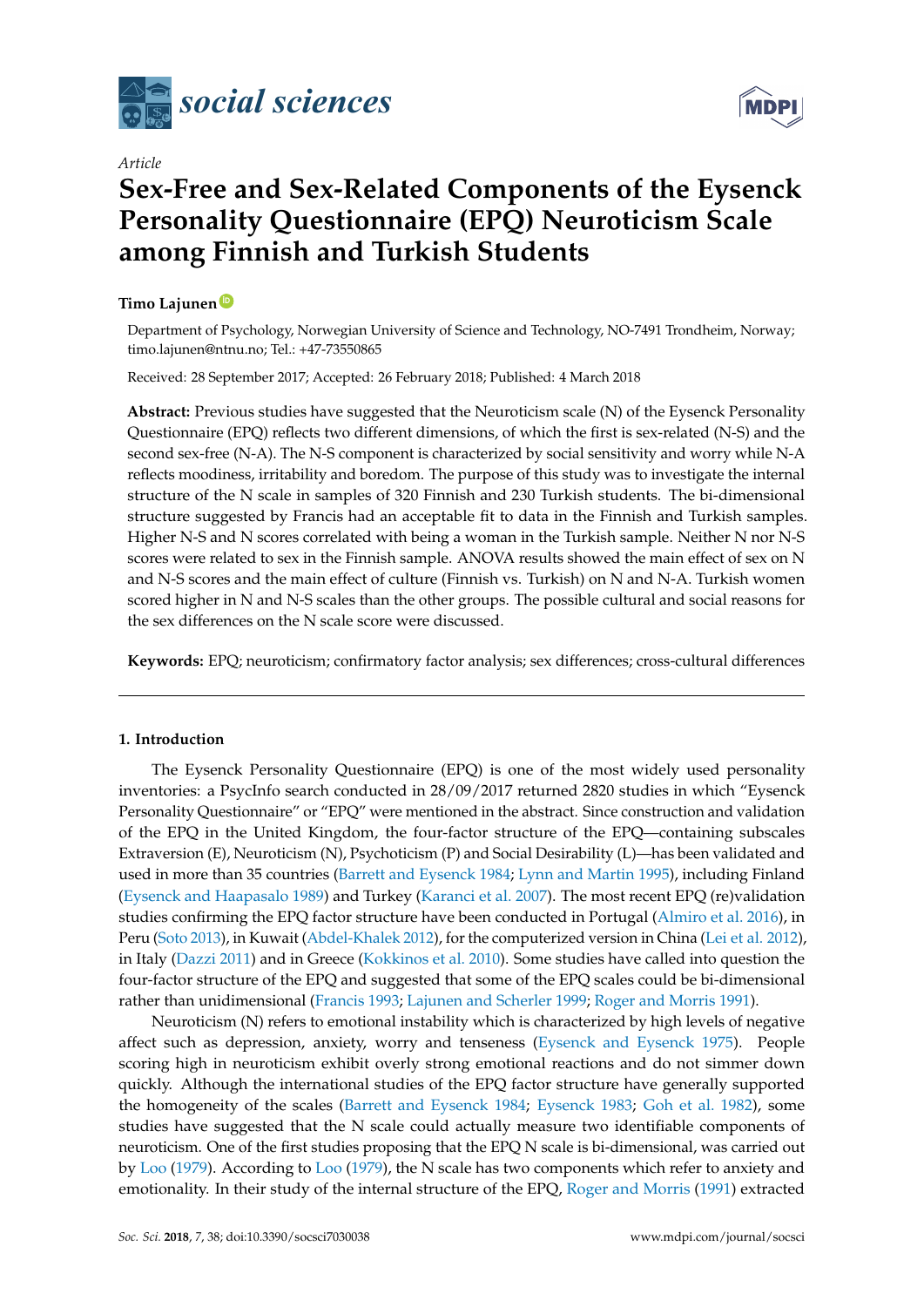two independent N factors in a sample of British adults. They interpreted the first factor as reflecting "social sensitivity" while the second factor referred to "moodiness." This distinction into two separate components was later supported by [Loo](#page-9-9) [\(Loo](#page-9-9) [1995\)](#page-9-9) in his cross-cultural examination of the EPQ. In [Loo](#page-9-9) [\(1995\)](#page-9-9) study, a factor analysis of the EPQ responses of 246 Japanese students identified two factors which he interpreted as "social sensitivity" and "moodiness" components supporting the study by [Roger and Morris](#page-9-6) [\(1991\)](#page-9-6).

According to the EPQ literature, women tend to score higher on N than men. This sex difference has been reported in large number of studies conducted in different countries among both adults and children [\(Costa et al.](#page-8-7) [2001;](#page-8-7) [Francis](#page-9-4) [1993;](#page-9-4) [Jorm](#page-9-10) [1987;](#page-9-10) [Lynn and Martin](#page-9-11) [1997;](#page-9-11) [Munaf](#page-9-12)ò et al. [2004;](#page-9-12) [Ormel et al.](#page-9-13) [2013;](#page-9-13) [Schmitt et al.](#page-9-14) [2008\)](#page-9-14). As noted by [Francis](#page-9-4) [\(1993\)](#page-9-4), these findings might be accounted for by three different explanations. First, sex difference on the N scores may represent a real phenomenon that neurotic tendencies are more common among women than men. Women might score higher on neuroticism than men because of hormonal differences, especially related to cortisol [\(Costa et al.](#page-8-7) [2001;](#page-8-7) [DeSoto and Salinas](#page-8-8) [2015;](#page-8-8) [Ormel et al.](#page-9-13) [2013\)](#page-9-13), or because of different gender roles in the society for men and women [\(Eagly](#page-8-9) [1987\)](#page-8-9). As early as in 1970, Broverman and colleagues showed that clinical judgments about the characteristics of healthy individuals differed as a function of the sex of the person judged and that these differences paralleled stereotypic sex-role differences [\(Broverman et al.](#page-8-10) [1970\)](#page-8-10). Second, it has been suggested that the observed sex difference simply reflects the fact that women are readier to recognize and/or express neurotic tendencies than men [\(Feingold](#page-8-11) [1994\)](#page-8-11). In this case, the general finding of differences between sexes on N scores would be more likely to be a socio-cultural artefact than a genuine phenomenon. Third, neuroticism might manifest itself somewhat differently among males and females [\(Jorm](#page-9-10) [1987\)](#page-9-10). If the neuroticism scales contain more items appropriate for females than for males, the sex difference on scale scores could be caused by the selection of items [\(Jorm](#page-9-10) [1987\)](#page-9-10) and not by a true difference in neuroticism.

[Francis](#page-9-4) [\(1993\)](#page-9-4) addressed this possible in-built sex bias in neuroticism scales in a study among Canadian, US and UK samples. According to this study, the Eysenckian neuroticism scales contain both a sex-related (N-S) and a sex-free (N-A) component. The general finding of women scoring high on the N scores was reported to apply to the N-S but not to the N-A scale [\(Francis](#page-9-4) [1993\)](#page-9-4). This result did not get strong support from [Loo](#page-9-9) [\(1995\)](#page-9-9) in his study among Japanese students. The aim of the present study was to test the suggested sex dependent bi-factorial model [\(Francis](#page-9-4) [1993\)](#page-9-4) of the EPQ N scale in a sample of Finnish and Turkish university students.

The original aim of the cross-cultural project on the EPQ by [Eysenck and Eysenck](#page-8-12) [\(1982\)](#page-8-12) was to study the appropriateness of the four-factor structure of the EPQ and to construct valid scoring keys for cultures other than British [\(Eysenck and Eysenck](#page-8-12) [1982;](#page-8-12) [Eysenck](#page-8-6) [1983\)](#page-8-6). Hence, the main objective of Eysenckian cross-cultural studies on personality was to investigate the cross-cultural validity of the EPQ factor structure, not to compare different countries on P, E, N and L scales. Despite this theoretical starting point, the comparisons between national scores on the EPQ scales have proved fruitful (see [Barrett and Eysenck](#page-8-0) [1984\)](#page-8-0) and provide information not only about the culture involved but also about neuroticism itself as a personality construct. For example, Lynn and Martin reported a positive correlation between national neuroticism scores, alcoholism and suicide [\(Lynn and Martin](#page-9-0) [1995\)](#page-9-0).

The final aim of the present study was to compare the EPQ N, N-A and N-S scores of Finnish and Turkish university students. The comparison of these two countries on neuroticism is of particular interest for several reasons. First, Turkey is undergoing a rapid social change that has repercussions on almost every aspect of life. Finland underwent such an extensive social change (urbanization and emigration) in the 1960s and early 1970s. These differences in social realities may be reflected in the level of neuroticism [\(Lynn and Hampson](#page-9-15) [1977\)](#page-9-15). Second, it can be said that Turkish culture exhibits a high proportion of the collectivist pattern [\(Göregenli](#page-9-16) [1997\)](#page-9-16), whereas Finnish culture can largely be defined as individualistic (about collectivism, see [Triandis et al.](#page-10-1) [1990\)](#page-10-1). According to Hofstede's cultural dimension measures, Finland scores much higher in individualism than Turkey (score 63 for Finland vs. 37 for Turkey) while Turkey scores higher in masculinity than Finland (score 45 for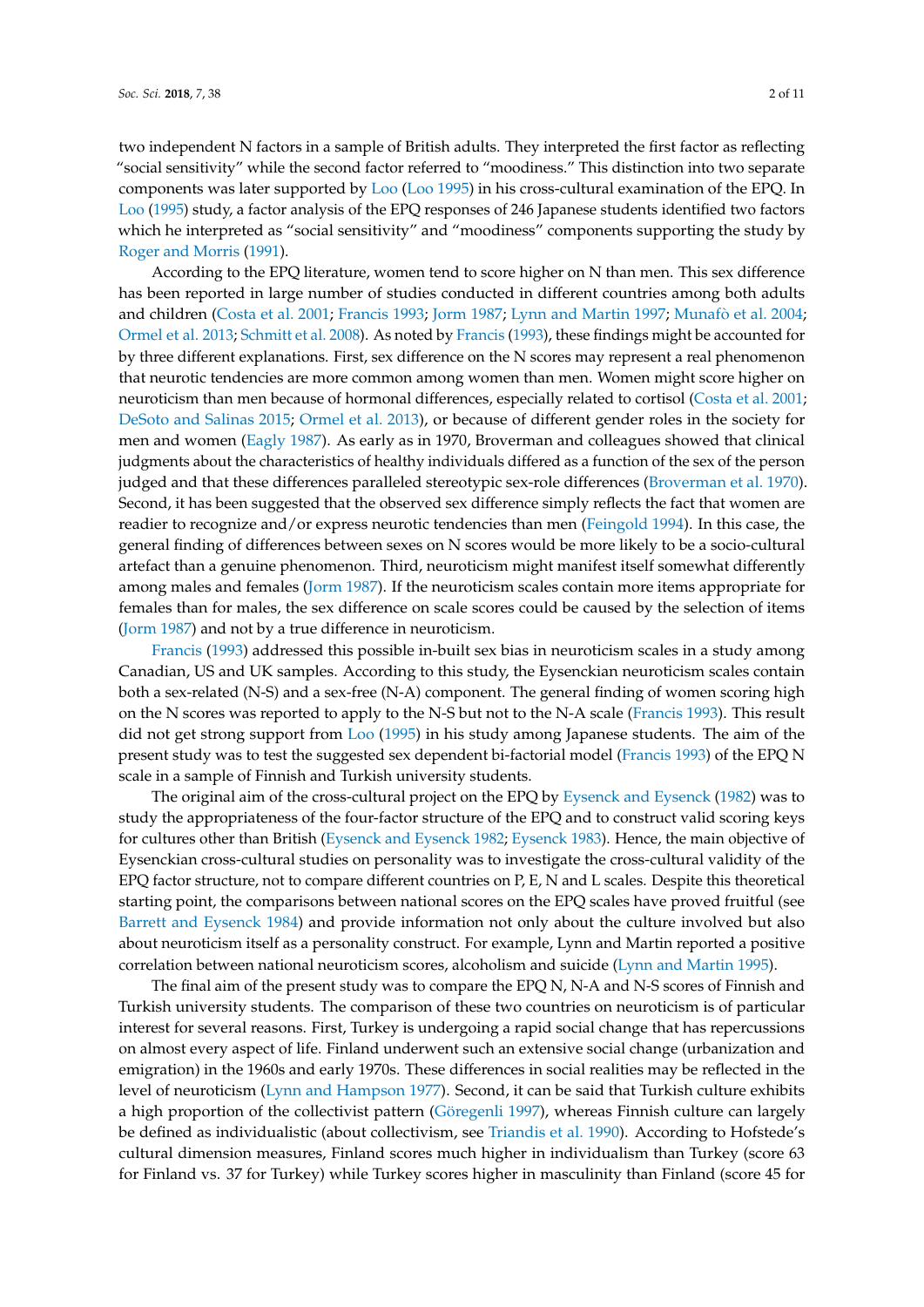Turkey vs. 26 for Finland) [\(Hofstede](#page-9-17) [2010\)](#page-9-17). The more collectivist nature of the Turkish culture may be reflected in sex differences on the different types of neuroticism. Differences between men and women on neuroticism—particularly on different types of neuroticism—should mirror differences in sex roles in Turkey and Finland.

#### **2. Method**

#### *2.1. Participants*

The Finnish participants were 320 student volunteers studying social sciences. The mean age of the sample was 24.0 years (SD 6.4) and 263 participants were women and 55 participants were men. Two of the participants did not indicate their sex. The Turkish sample consisted of 230 student volunteers studying social sciences. The mean age of the sample was 20.8 years (SD 2.6); 152 participants were women and 75 participants were men. Three participants did not indicate their sex.

The Turkish sample ( $M = 20.8$  years) was younger than the Finnish sample ( $M = 24.0$ ),  $t_{543} = -7.14$ ,  $p < 0.001$ ) which can be explained by differences in education system between countries. There were also more men in the Turkish sample (33%) than in the Finnish sample (17%),  $\chi^2$ <sub>1</sub> = 18.08, *p* < 0.001.

#### *2.2. Measures*

The Finnish participants completed the Finnish version of the EPQ [\(Eysenck and Haapasalo](#page-8-1) [1989\)](#page-8-1) whereas the Turkish version of the EPQ [\(Bayar](#page-8-13) [1983\)](#page-8-13) was administered to the Turkish subjects. The Finnish version of the EPQ has 101 items and the Turkish version consists of 90 items. All the original EPQ N items were, however, included in both Finnish and Turkish translations. In the present study, the original scoring method of the EPQ Lie Scale was used [\(Eysenck and Eysenck](#page-8-5) [1975\)](#page-8-5). The EPQ questionnaires were distributed to students in classrooms in both countries.

#### **3. Results and Discussions**

#### *3.1. The bi-Dimensional Model of Neuroticism: Sex-Related and Sex-Free Components*

The two-factor structure based on N-S and N-A components [\(Francis](#page-9-4) [1993\)](#page-9-4) was tested with confirmatory factor analysis (CFA) by using the structural equation modelling tool of the STATA 12 software package. The CFAs were performed separately for the Finnish and Turkish datasets. In the first analyses, no modification indexes were allowed. In the second set of analyses, covariance relationships were added within the components so that errors within N-S and N-A variables were allowed. Covariances between N-S and N-A variables or added relationships in measurement model (e.g., relationships between N-S latent variable and N-A variables or N-A latent variable and N-S variables) were not allowed even if suggested by modification indexes since they are theoretically not justified. The basic CFA model tested in Finnish and Turkish data is shown in Figure [1.](#page-3-0)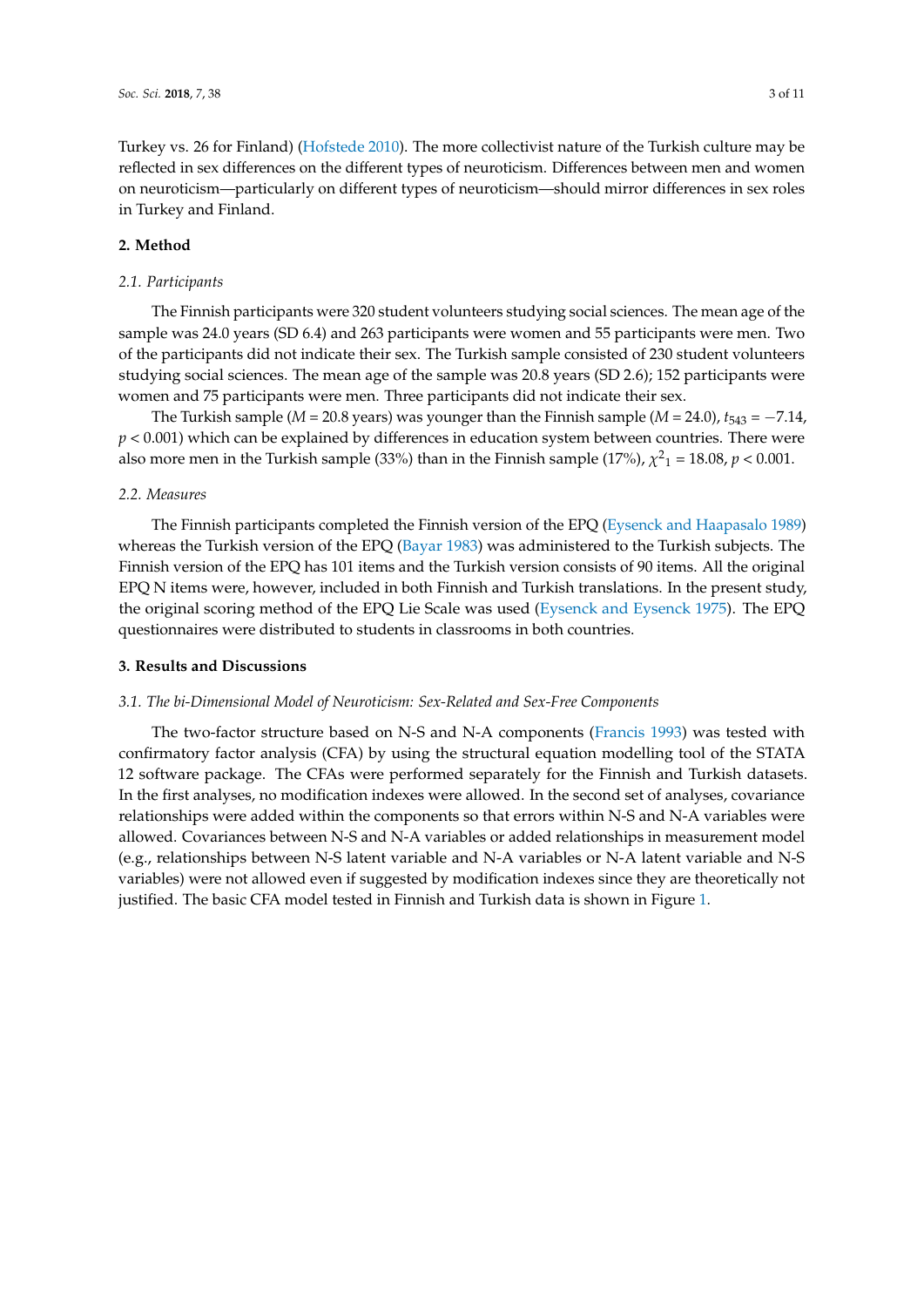<span id="page-3-0"></span>

**Figure 1.** Two-factor model of EPQ N: sex-related (N-S) and sex-free (N-A) components. The item **Figure 1.** Two-factor model of EPQ N: sex-related (N-S) and sex-free (N-A) components. The item numbers refer to the original 100 item EPQ-R. numbers refer to the original 100 item EPQ-R.

 $T$  is basic cFA models with added covariances or any other modifications showed low fit in  $\alpha$ The basic CFA models without added covariances or any other modifications showed low fit in<br>The passic CFA models without added covariances or any other modifications showed low fit in both Finnish and Turkish data:  $\chi^2$  likelihood ratio values were 564.21 (*df* = 229) for the Finnish and 1707.76 (*df* = 229) for the Turkish data; *RMSEA* values were 0.07 for Finnish and 0.10 for Turkish data;<br> $\overline{C}$ 0.51 for the Turkish data. *CFI* values were 0.76 for Finnish and 0.55 for Turkish data; *TLI* values were 0.734 for the Finnish and  $T$  modification indexes were calculated but the only the modifications related to covariances related to covariances  $T$ 0.51 for the Turkish data.

The modification indexes were calculated but the only the modifications related to covariances within the scale (N-S or N-A) were allowed and, hence, relationships between N-S and N-A items were not allowed. Consequently, four covariances were added between N-A items (A16 to A64; A24 to A68) & A98; A40 to A52) and 17 covariances between N-S items (S12 to S79 & S86; S20 to S03 & S32 & S89; \, & S86) in the CFA of the Finnish data. In the Turkish data CFA, five covariances between A-S items S28 to S44 & S79; S03 to S32; S32 to S44 & S07 & S82; S44 to S72 & S86 & S89; S07 to S72 & S75 & S86) in the CFA of the Finnish data. In the Turkish data CFA, five covariances between A-S items (A16 to A64;<br>the CFA of the Finnish data. In the Turkish data CFA, five covariances between A-S items (A16 to A64; A24 to A64 & A68; A64 to A98; A94 to A98) and 32 covariances between N-S items (S12 to S20 & S28 &  $\frac{1}{2}$ S36 & S44 & S79 & S82 & S89; S20 to S79 & S89; S28 to S32 & S44 & S72 & S82; S03 to S07 & S79 & S82;<br>. to S07 & S72 & S89; S79 to S89; S82 to S89) were added. S32 to S44 & S07 & S72 & S79 & S82 & S89; S36 to S79; S44 to S79 & S82 & S89; S60 to S07 & S72 & S89; Adding suggested and theoretically justified covariances to the models improved the fit S79 to S89; S82 to S89) were added.

Adding suggested and theoretically justified covariances to the models improved the fit significantly. The new  $\chi^2$  likelihood ratio values were 336.87 (*df* = 208) for the Finnish and 824.70  $(df = 222)$  for the Turkish data; RMSEA values were 0.04 for the Finnish and 0.11 for the Turkish data; *CFI* values were 0.91 for Finnish and 0.92 for Turkish data; *TLI* values were 0.89 for the Finnish and 0.92 for 0.90 for the Turkish data. Except the *RMSEA* value for the Turkish data, the fit indexes indicated acceptable fit to the data and, thus, the model can be used in the further analyses. The fit indexes also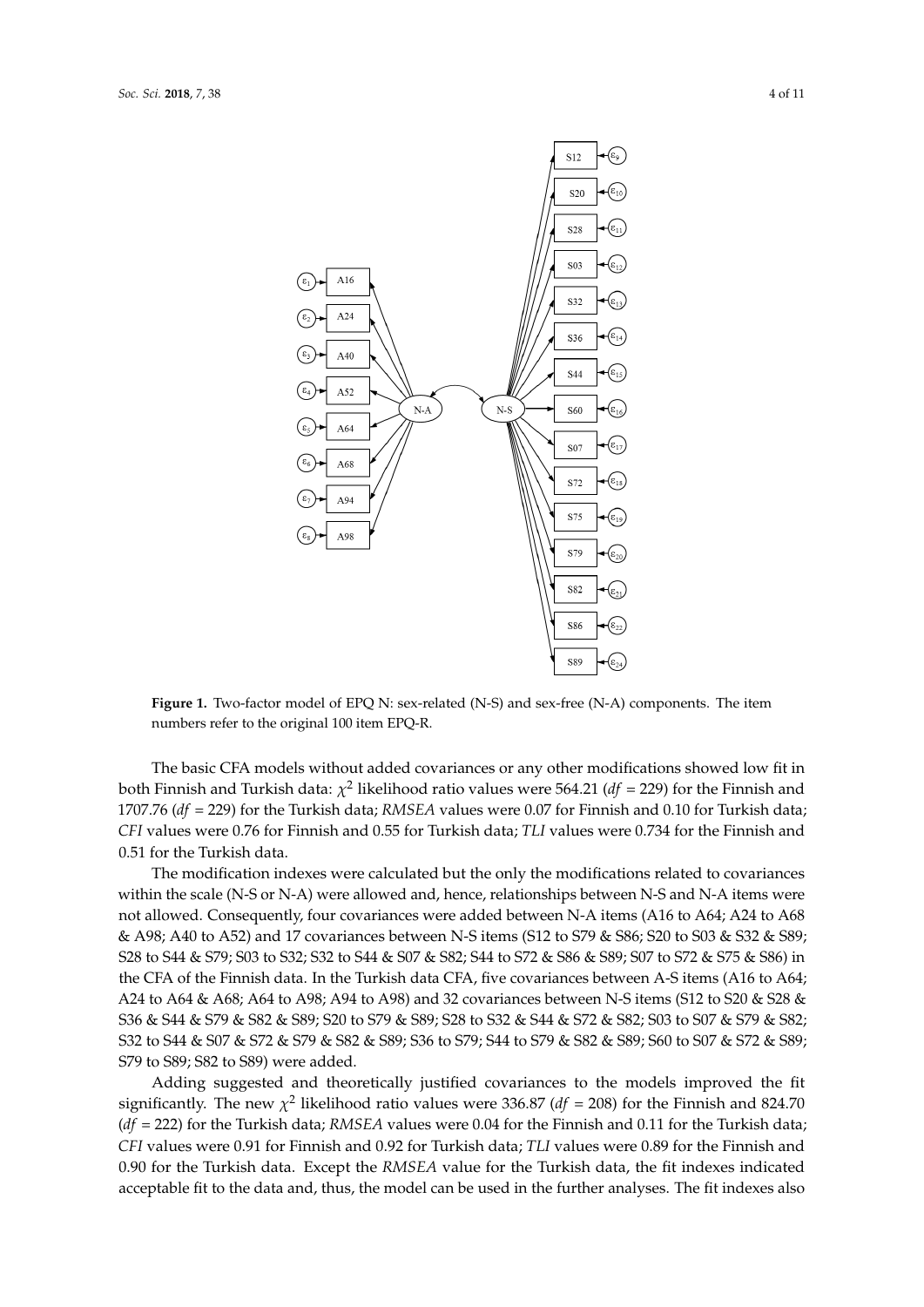show that the two-factor model of N suggested by [Francis](#page-9-4) [\(1993\)](#page-9-4) fits better to the Finnish than to the Turkish data.

#### *3.2. Reliabilities and Inter-Correlations of the Sex-Related and Sex-Free Components of N*

The calculation of N-S and N-A components was based on [Francis](#page-9-4) [\(1993\)](#page-9-4). Alpha reliability coefficients of the N-S, N-A and N scales are listed in Table [1.](#page-4-0) In all studies, the N-A component has had low reliabilities compared to the N-S component, which might reflect unbalance between N-S and N-A scale. The N scale has shown higher alphas than the N-S scale. However, this may be caused by a larger number of items in the N scale and, therefore, more precise measurement. In addition, Table [1](#page-4-0) shows that the alpha reliability coefficients gained in the present study for N, N-S and N-A scales were as high as in studies conducted in English-speaking countries [\(Francis](#page-9-4) [1993\)](#page-9-4) and higher than those gained in Japan [\(Loo](#page-9-9) [1995\)](#page-9-9). This might indicate that the Finnish and Turkish translations of the N scale are accurate enough.

<span id="page-4-0"></span>**Table 1.** Reliability coefficients and correlations with sex for the sex-related (N-S) and sex-free (N-A) components by [Francis](#page-9-4) [\(1993\)](#page-9-4) in some populations.

|            |     |                   | Standardized Alpha |       |       | <b>Correlation with Sex</b> |                          |         |
|------------|-----|-------------------|--------------------|-------|-------|-----------------------------|--------------------------|---------|
| Sample     | n   | Study             | N                  | $N-S$ | $N-A$ | N                           | $N-S$                    | $N-A$   |
| Canada     | 161 | Francis 1993      | 0.84               | 0.80  | 0.59  | $0.14*$                     | $0.18*$                  | 0.05    |
| Finland    | 320 | the present study | 0.85               | 0.78  | 0.65  | $-0.03$                     | $-0.04$                  | $-0.01$ |
| Japan      | 246 | Loo 1995          | 0.74               | 0.71  | 0.51  | $\overline{\phantom{0}}$    | $\overline{\phantom{a}}$ |         |
| UK         | 349 | Francis 1993      | 0.85               | 0.80  | 0.62  | $0.15**$                    | $0.19***$                | 0.04    |
| <b>USA</b> | 136 | Francis 1993      | 0.84               | 0.81  | 0.59  | 0.14                        | $0.18*$                  | 0.07    |
| Turkey     | 230 | the present study | 0.82               | 0.77  | 0.61  | $-0.22$ ***                 | $-0.25$ ***              | $-0.11$ |

 $* p < 0.05$ ; \*\*  $p < 0.01$ ; \*\*\*  $p < 0.001$ ; Scoring of sex: 1 = Woman, 2 = Man.

Table [1](#page-4-0) shows that the N-S component correlated with sex in the Turkish but not in the Finnish data. The N-A scale did not correlate significantly with sex in Finland or in Turkey. It should be noted, however, that in the Turkish data the N, N-S and N-A scales shared a stronger relationship with sex than in any other study listed in Table [1.](#page-4-0) This might indicate that neuroticism in general is more strongly related to sex in Turkey than, for example, in Finland.

N-S and N-A indexes had high inter-correlations in both samples (*r* = 0.96 in the Finnish and  $r = 0.68$  in the Turkish sample). In [Francis'](#page-9-4)s [\(1993\)](#page-9-4) study the correlation between sex-related and sex-free neuroticism was as high as 0.65. The N-S and N-A scales also correlated very strongly with the 23-item N scale, correlations being 0.96 and 0.88 in the Finnish and 0.96 and 0.86 in the Turkish sample.

[Ferrando et al.](#page-8-14) [\(1997\)](#page-8-14) and later [Lajunen and Scherler](#page-9-5) [\(1999\)](#page-9-5) used the disattenuated correlation, i.e. correlation corrected with reliability coefficients, in order to study the bi-dimensionality of the Lie scale [\(Ferrando et al.](#page-8-14) [1997;](#page-8-14) [Lajunen and Scherler](#page-9-5) [1999\)](#page-9-5). In the present study, the disattenuated correlation coefficient between N-S and N-A was 0.99 in the Finnish and 1.00 in the Turkish data. Thus, these analyses based on disattenuated correlations suggest that N-S and N-A indexes essentially measure the same trait. This means that the EPQ N scales can be used as intended as a one scale and the sex-related and sex-free component have finally strong interdependency forming one single measure of neuroticism.

#### *3.3. Effects of Sex and Culture on Sex-Free and Sex-Related Component of Neuroticism*

After confirming the two-factor structure (N-S and N-A) of the EPQ N scale and investigating the reliability of the scales, two-way analysis of variance (sex x nationality) was computed to investigate the effects of sex and nationality (and the interaction) on the N, N-S and N-A scores. Both sex, *F*(1, 541) = 6.95,  $p < 0.01$ ,  $\eta^2 = 0.013$ , and nationality, *F*(1, 541) = 4.25,  $p < 0.05$ ,  $\eta^2 = 0.008$ , had a statistically significant effect on N score. As expected, sex had no effect on the sex-free component of N, *F*(1, 541) = 1.59, *p* = NS, *η* <sup>2</sup> = 0.003, while nationality had an effect on N-A, *F*(1, 541) = 21.81, *p* < 0.05,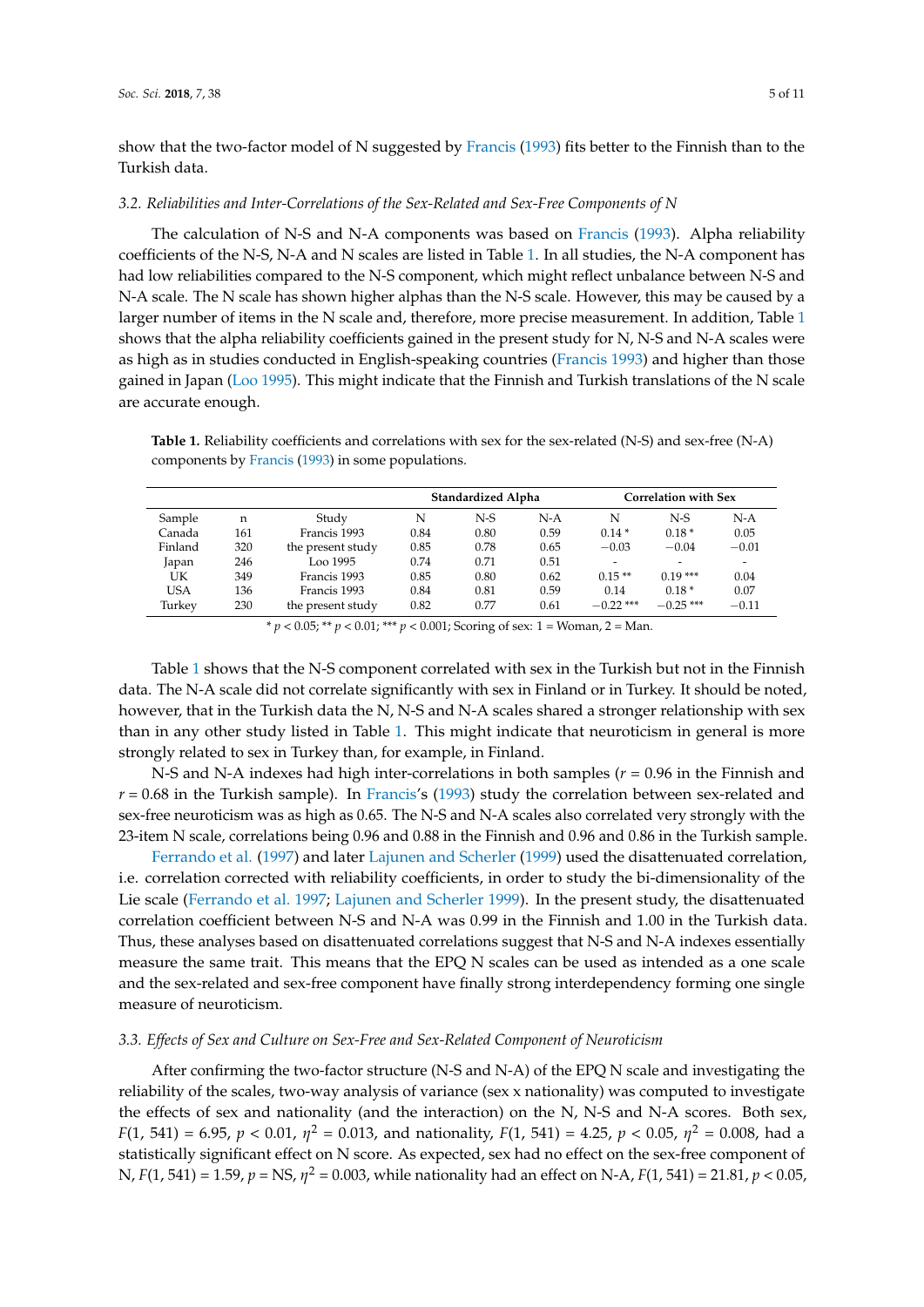$\eta^2$  = 0.039. In the same vein, the main effect of sex on N-S scores was found,  $F(1, 541)$  = 9.77,  $p$  < 0.01,  $\eta^2$  = 0.018, while nationality had no effect on the N-S component, *F*(1, 541) = 0.14, *p* = NS,  $\eta^2$  = 0.000. Interestingly, there seems to be not only the sex-related component (N-S) but also the culture-related Interestingly, there seems to be not only the sex-related component (N-S) but also the culture-related component of N—at least when comparing Finns and Turks. In addition to main effects of sex and nationality, a sex x nationality interaction effect on N-S scores was found,  $F(1,541) = 4.34$ ,  $p < 0.05$ ,  $\eta^2$  = 0.008, while there were no statistically significant interaction effects on N or N-A scores. The sex x nationality interaction effect on N-S scores can be seen in Figure [2.](#page-5-0) nationality interaction effect on N-S scores can be seen in Figure 2.

<span id="page-5-0"></span>

**Figure 2.** Interaction effect of sex and nationality on N-S mean scores. **Figure 2.** Interaction effect of sex and nationality on N-S mean scores.

In terms of EPQ N mean scores, the only difference observed between the four groups (Turkish In terms of EPQ N mean scores, the only difference observed between the four groups (Turkish women, Turkish men, Finnish women, Finnish men) was between Turkish women and other groups; women, Turkish men, Finnish women, Finnish men) was between Turkish women and other groups; Turkish women (*M* = 0.60) scored higher in N than Turkish men (*M* = 0.50;  $t_{225}$  = 3.312,  $p$  < 0.01), Finnish women ( $M = 0.52$ ;  $t_{413} = 4.18$ ,  $p < 0.001$ ) and Finnish men ( $M = 0.50$ ;  $t_{205} = 3.13$ ,  $p < 0.05$ ).

The Turkish women scored higher than the in the sex-free (N-A) component of neuroticism The Turkish women scored higher than the in the sex-free (N-A) component of neuroticism (*M* = 0.64) than Finnish women (*M* = 0.50;  $t_{413}$  = 5.98,  $p$  < 0.001) and Finnish men (*M* = 0.50;  $t_{205}$  = 3.89, *p* < 0.001) but there was no statistically significant difference between to Turkish women and men *p* < 0.001) but there was no statistically significant difference between to Turkish women and men (*M* = 0.59;  $t_{225}$  = 1.65,  $p$  = 0.10). Turkish men scored higher in N-A than Finnish women ( $t_{336}$  = 2.65,  $p$  < 0.05) but there was not mean difference between Turkish men and Finnish men ( $t_{128}$  = 1.84,  $p$  = 0.68). Finnish women did not differ from Finnish men in the N-A mean score ( $t_{316}$  = 0.22,  $p$  = 82).

Turkish women had the highest mean score (*M* = 0.58) in the sex-dependent (N-S) component of Turkish women had the highest mean score (*M* = 0.58) in the sex-dependent (N-S) component of N and, thus, scored higher than Turkish men ( $M$  = 0.46;  $t_{225}$  = 3.86,  $p$  < 0.001), Finnish women ( $M$  = 0.52;  $t_{413}$  = 2.64,  $p$  < 0.01) and Finnish men (M = 0.50;  $t_{205}$  = 2.33,  $p$  < 0.05). Turkish men scored lower than Finnish women ( $t_{336} = -2.125$ ,  $p < 0.05$ ) but no statistically significant difference was found between Turkish men and Finnish men ( $t_{128} = -0.83$ ,  $p = 0.41$ ). Finnish women did not differ from Finnish men in terms of the N-S score ( $t_{316} = 0.71$ ,  $p = 48$ ).

# **4. Discussion 4. Discussion**

One of the aims of this study was to examine the suggested sex-related bi-factorial model of the One of the aims of this study was to examine the suggested sex-related bi-factorial model of the EPQ Neuroticism as posited by [Francis](#page-9-4) [\(1993\)](#page-9-4) in a sample of Finnish and Turkish university students. Results of the CFA analyses, reliability coefficients and correlations gave partly support for the bi-factorial model based on sex-related and sex-free components of EPQ N. While the suggested factorial model had acceptable fit to empirical data in Finland and Turkey, the fit indexes were far bi-factorial model had acceptable fit to empirical data in Finland and Turkey, the fit indexes were far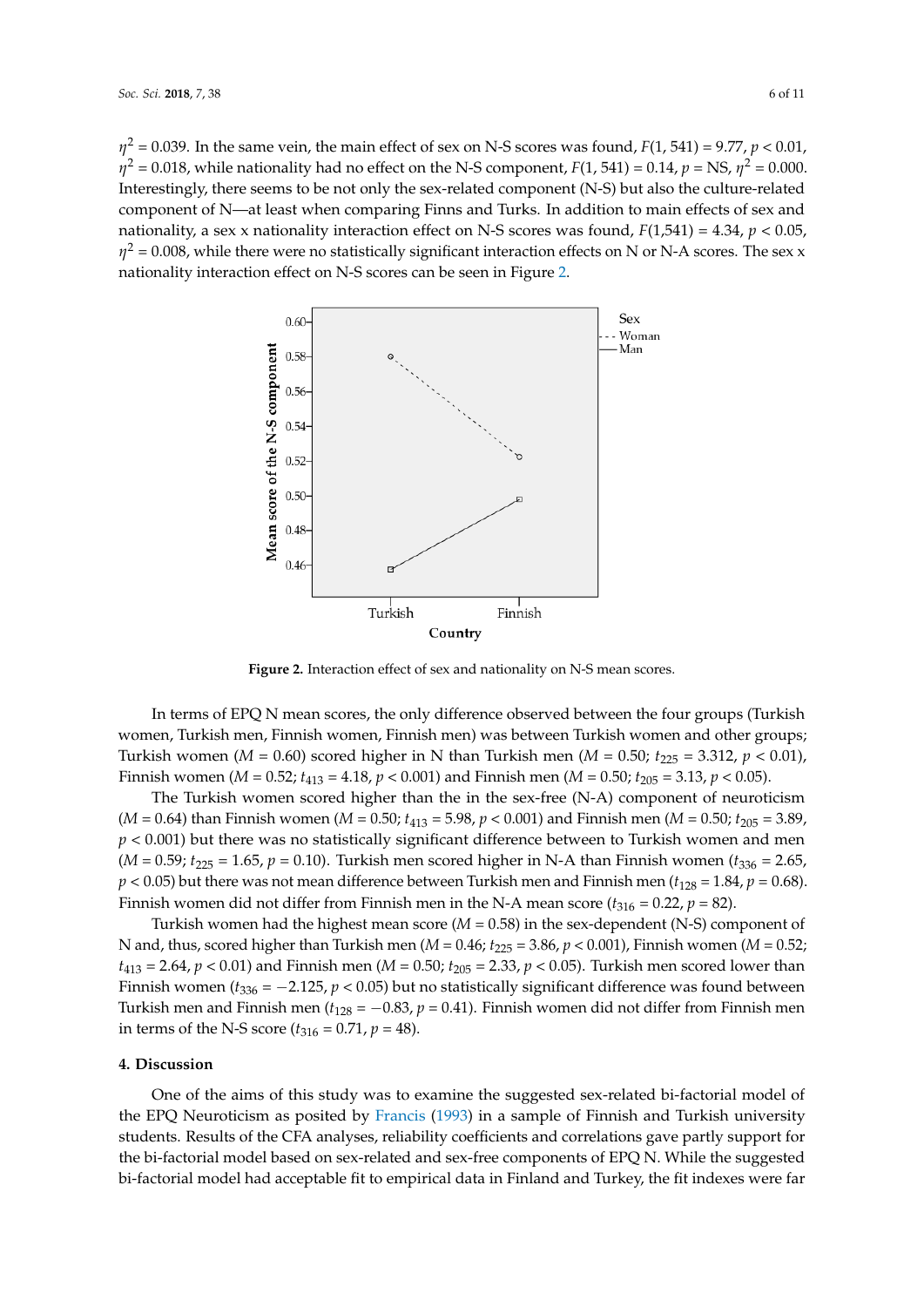from good. In addition, the reliability coefficients of the sex-free component (N-A) were low both in Finnish and Turkish data, although this can be due to smaller number of items in N-A scale. In the Turkish data, N-S correlate significantly with sex while neither N-A or N-S scale correlated with sex among Finns. While the bi-factorial structure got support from CFA, correlations seem to indicate that the sex-related component of EPQ is related to sex only in Turkey but not in Finland.

Earlier studies conducted in different countries show that women score higher on neuroticism than men (see [Eysenck](#page-8-6) [1983;](#page-8-6) [Francis](#page-9-4) [1993\)](#page-9-4). [Francis](#page-9-4) [\(1993\)](#page-9-4) suggested that this sex difference in neuroticism might be explained to some extent by an artifact of sex bias in the measuring instrument—in the EPQ N scale in the present case. According to [Francis](#page-9-4) [\(1993\)](#page-9-4), the sex-related items of the N scale would, therefore, account for most of the overall difference on the N scores. The present study supported this notion by [Francis](#page-9-4) [\(1993\)](#page-9-4), although the sex-related and sex-free components were not identified in the Finnish data.

The sex-free (N-A) component of neuroticism is characterized by being irritable (item 16 in EPQ-R) or touchy (item 98), feeling fed-up (item 24) or feeling life as dull (item 68). In addition, it includes items related to worry about health (item 52) and "awful thing which might happen" (item 40) as well as feeling oneself as "listless or tired" (item 64) or "sluggish" (item 94). These items refer to "moodiness," i.e. irritability and dissatisfaction with life but not to social sensitivity [\(Roger and Morris](#page-9-6) [1991\)](#page-9-6). The second factor (N-S) refers to the social anxiety, over-reactivity and hyper-sensitivity component of neuroticism including items about quilt (item 28) and worry related to social settings (item 12 and item 79), being hurt (item 20 and 89), feeling lonely (item 86) and nervous (item 82). In the present study, both nationality (culture) and sex were related to N score while sex (but not nationality) was related on N-S scores and nationality (but not sex) to N-A scores. The total EPQ N score seems to be in this data a composite of a sex sensitive N-A component and a culture sensitive N-A component. While this result should be taken as tentative and needs to be tested in larger multicultural samples, this finding about a sex-related and culture-sensitive component of EPQ N scale might explain some of the sex and cultural differences in neuroticism [\(Schmitt et al.](#page-9-14) [2008\)](#page-9-14).

Comparisons between sexes in the Turkish data confirmed the common finding that women score higher on neuroticism (both N-S and N scores) than men. This was not found, however, in the Finnish data: the Finnish women did not differ on the N or N-S scores from Finnish men. This lack of difference between Finnish men and women is even more surprising, since [Eysenck and Haapasalo](#page-8-1) [\(1989\)](#page-8-1) found the usual differences between sexes in a study based on a large random sample drawn from a national register in Finland. In that study respondents ranged from 18 to 70 years and represented various professions [\(Eysenck and Haapasalo](#page-8-1) [1989\)](#page-8-1). In the present study, however, the Finnish sample consisted of young university students. The result might indicate that the social norms and sex roles for educated women living in the capital city are less traditional and more tolerant and, therefore, do not result in higher scores on neuroticism than among a similar group of men.

In addition, Turkish men did not differ from Finnish men in any of the neuroticism scales but Turkish women scored higher in all N scales than Finnish women. Turkish women scored higher than Turkish men in the sex-related N scale and N scale but not in sex-free N scale. These results might show again that more traditional sex roles are related to higher scores on neuroticism. According to a study conducted in Turkey, women express negative feelings more easily than men [\(Fisek](#page-8-15) [1994\)](#page-8-15). The different functioning of N scales between Finnish and Turkish women in relation to men's scores might be explained by stricter feminine sex-roles and higher gender inequality in Turkey. According to the recent Human Development Report by UNDP, Turkey's rank in gender equality is 71 while Finland ranks the 11th [\(UNDP](#page-10-2) [2015\)](#page-10-2). It should be noted, however, that in the present study such cultural dimensions as traditionalism-modernism, masculinity-femininity or collectivism-individualism were not measured and, therefore, the speculations about causes behind the present results should be considered tentative. It can be claimed that one reason for the indistinctness of the EPQ N scale factor structure is the concept of neuroticism itself. [Eysenck and Eysenck](#page-8-5) [\(1975\)](#page-8-5) defined a neurotic person as a "worrier" whose "main characteristic is a constant preoccupation with things that might go wrong and a strong emotional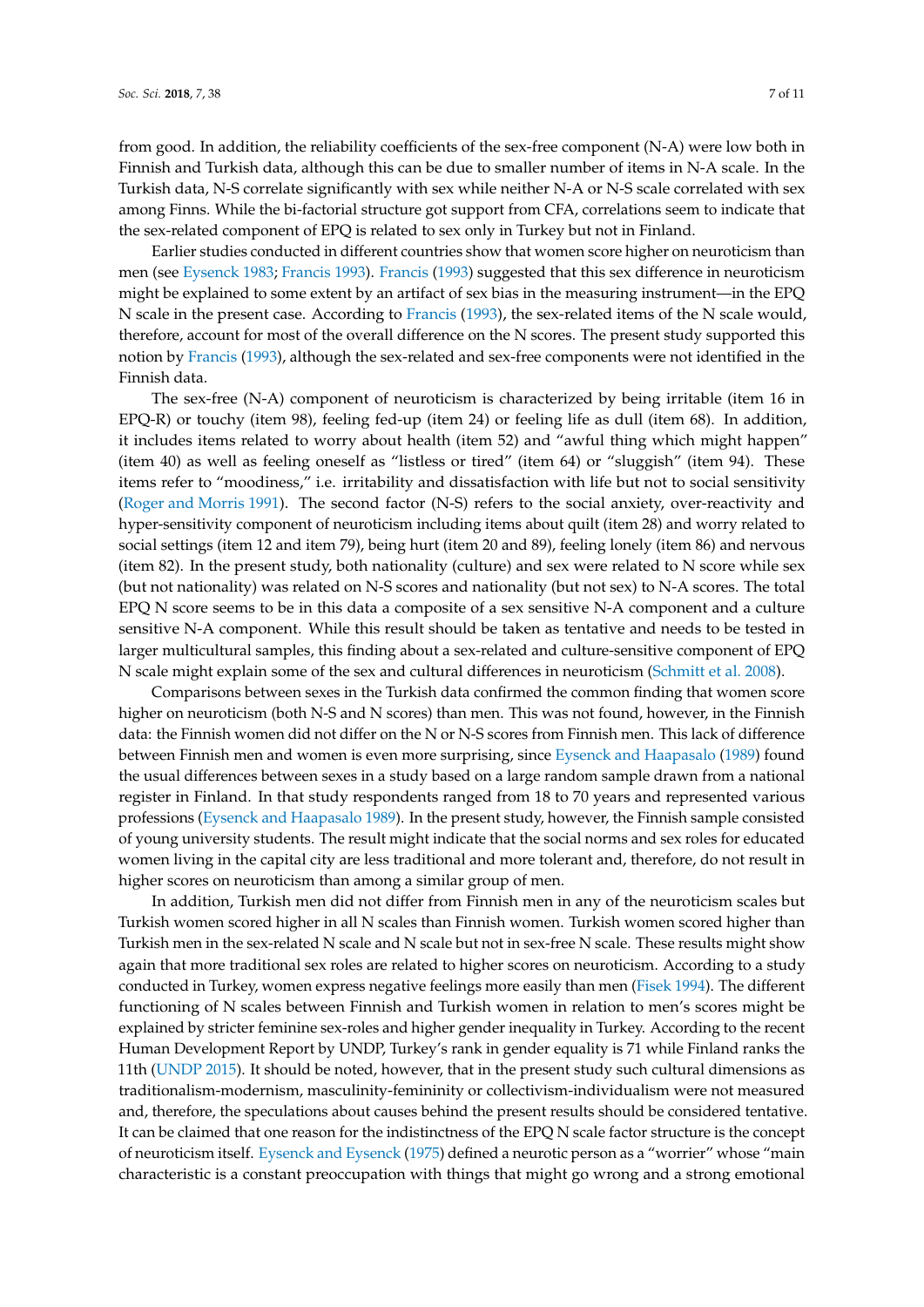reaction of anxiety to these thoughts." On the other hand, a neurotic person has been characterized as being "tense and moody" [\(Eysenck and Gudjonsson](#page-8-16) [1989\)](#page-8-16) and over-reacting to stress, finding it difficult to calm down afterwards [\(Eysenck](#page-8-6) [1983\)](#page-8-6). Also, more general emotions, like depression and shyness, are included in the definition of a neurotic person [\(Eysenck and Gudjonsson](#page-8-16) [1989;](#page-8-16) [Eysenck](#page-8-6) [1983\)](#page-8-6). Since the concept of neuroticism actually marries different and maybe empirically separable aspects, it is not surprising that different factors may occur in different countries. Results of the present study suggest that culture (Finnish and Turkish in this case) influences the expressions of neuroticism differently. This finding stresses the importance of cross-cultural studies on neuroticism.

This study as well as the previous studies on the factor structure of N scale [\(Francis](#page-9-4) [1993;](#page-9-4) [Loo](#page-9-9) [1995;](#page-9-9) [Roger and Morris](#page-9-6) [1991\)](#page-9-6) raises the question of whether the original N scale should be replaced by sub-scales found in different studies, e.g. N-A and N-S. In their study about factor structure of EPQ-R neuroticism scale among adolescents, [Mor et al.](#page-9-18) [\(2008\)](#page-9-18) found that the suggested three-factor structure (depression, social concerns and worry) varied across ethnicity and sex while the general N factor accounted for more than 60% of the variance in EPQ–R–N total scores and was invariant across sex and ethnicity [\(Mor et al.](#page-9-18) [2008\)](#page-9-18). In the present study, suggested sex-related component was related to sex only among Turks but not among Finns and, therefore, could not be used in Finland as a sex-related indicator as intended. While the use of various often culture-specific subscales can be informative within culture (e.g. N-S and N-A in Turkey), comparisons between countries may be almost impossible if national sub-scales had been applied. It can therefore be concluded that the different (national) dimensions of neuroticism can be used within a culture but that the original N score should be applied when samples from different cultures are compared and the national structures and content of N are not identical.

This study has certain limitations, which should be taken into account when applying the results in personality assessment or designing future studies about the structure of EPQ N scale. Firstly, there were only two countries included in the study while the results may reflect larger regional differences. Larger samples from several countries would allow better validation of the factor structure (e.g., bi-factorial structure). More detailed confirmatory factor analysis techniques like multi-group analysis could be used to detect the level of possible invariance. Similarly, the differences between sexes and countries observed in this study may just reflect differences between Turkey and Finland and, thus, the cross-cultural generalizability of the findings is limited. It should be noted, though, that Finland and Turkey provide a good basis for comparisons since the cultures differ significantly in terms of sex roles reflected in gender equality scores as well as in terms of such cultural values as collectivism, masculinity and power distance [\(Hofstede](#page-9-17) [2010\)](#page-9-17). Secondly, the samples in both countries consisted of psychology undergraduate students who were predominantly women. While psychology students hardly represent the general population, these samples are fully comparable and assumingly reflect cultural values and "personality" (N in this case) of their nation. We can assume, therefore, that the observed differences in N score between Finnish and Turkish psychology students should especially reflect the true differences in scores and not, for example, literacy rate, familiarity with surveys or other crude technical factors, which might distort the answers in nationally representative samples. The samples in both countries included more women than men which reflect the gender distribution among psychology students. In future studies, other student (or other comparable samples) samples with more equal gender distribution should be collected.

#### **5. Conclusions**

In conclusion, the results of this study emphasize the importance of cross-cultural studies on the EPQ scales. Like neuroticism, psychoticism, extraversion and social desirability might have different meanings and manifestations in different cultures and, moreover, the culture can interact with other key factors like sex. Knowledge of the cultural variation in these constructs is essential when the EPQ scores in different cultures, ethnic groups and even sexes are compared.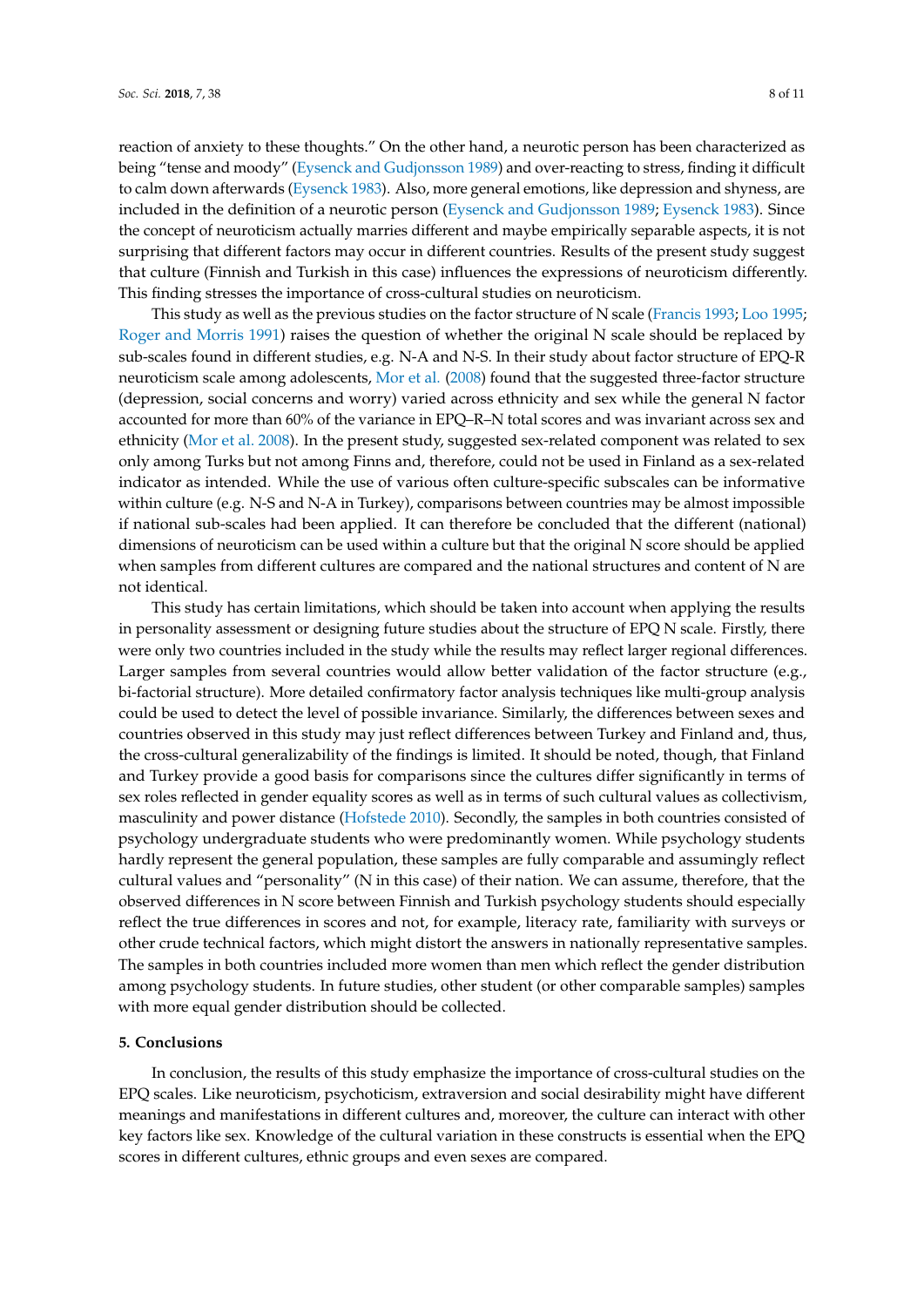**Conflicts of Interest:** The author declares no conflict of interest.

#### **Abbreviations**

| <b>CFA</b>   | confirmatory factor analysis             |  |
|--------------|------------------------------------------|--|
| <b>CFI</b>   | Comparative Fit Index                    |  |
| E            | Extraversion                             |  |
| <b>EPO</b>   | <b>Eysenck Personality Questionnaire</b> |  |
| N            | neuroticism                              |  |
| $N-A$        | sex-free dimension of neuroticism        |  |
| $N-S$        | sex-related dimension of neuroticism     |  |
| P            | Psychoticism                             |  |
| <b>RMSEA</b> | Root Mean Square Error of Approximation  |  |
| L            | Social Desirability                      |  |
| TLI          | Tucker Lewis index                       |  |
|              |                                          |  |

#### **References**

- <span id="page-8-3"></span>Abdel-Khalek, Ahmed M. 2012. Personality and mental health: Arabic Scale of Mental Health, Eysenck Personality Questionnaire and NEO Five Factor Inventory. *Psychological Reports* 111: 75–82. [\[CrossRef\]](http://dx.doi.org/10.2466/09.02.08.PR0.111.4.75-82) [\[PubMed\]](http://www.ncbi.nlm.nih.gov/pubmed/23045849)
- <span id="page-8-2"></span>Almiro, Pedro Armelim, Octávio Moura, and Mário R. Simões. 2016. Psychometric properties of the European Portuguese version of the Eysenck Personality Questionnaire-Revised (EPQ-R). *Personality and Individual Differences* 88: 88–93. [\[CrossRef\]](http://dx.doi.org/10.1016/j.paid.2015.08.050)
- <span id="page-8-0"></span>Barrett, Paul, and Sybil Eysenck. 1984. The assessment of personality factors across 25 countries. *Personality and Individual Differences* 5: 615–32. [\[CrossRef\]](http://dx.doi.org/10.1016/0191-8869(84)90110-7)
- <span id="page-8-13"></span><span id="page-8-10"></span>Bayar, Perican. 1983. *Atletrenin Kisilik Özellikleri (The Personality Characteristics of Athletes)*. Ankara: Ankara University.
- Broverman, Inge K., Donald M. Broverman, Frank E. Clarkson, Paul S. Rosenkrantz, and Susan R. Vogel. 1970. Sex-role stereotypes and clinical judgments of mental health. *Journal of Consulting and Clinical Psychology* 34: 1–7. [\[CrossRef\]](http://dx.doi.org/10.1037/h0028797) [\[PubMed\]](http://www.ncbi.nlm.nih.gov/pubmed/5436460)
- <span id="page-8-7"></span>Costa, Paul T., Jr., Antonio Terracciano, and Robert R. McCrae. 2001. Gender differences in personality traits across cultures: Robust and surprising findings. *Journal of Personality and Social Psychology* 81: 322–31. [\[CrossRef\]](http://dx.doi.org/10.1037/0022-3514.81.2.322) [\[PubMed\]](http://www.ncbi.nlm.nih.gov/pubmed/11519935)
- <span id="page-8-4"></span>Dazzi, Carla. 2011. The Eysenck personality questionnaire-Revised (EPQ-R): A confirmation of the factorial structure in the Italian context. *Personality and Individual Differences* 50: 790–94. [\[CrossRef\]](http://dx.doi.org/10.1016/j.paid.2010.12.032)
- <span id="page-8-8"></span>DeSoto, M. Catherine, and Manuel Salinas. 2015. Neuroticism and cortisol: The importance of checking for sex differences. *Psychoneuroendocrinology* 62: 174–79. [\[CrossRef\]](http://dx.doi.org/10.1016/j.psyneuen.2015.07.608) [\[PubMed\]](http://www.ncbi.nlm.nih.gov/pubmed/26318627)
- <span id="page-8-9"></span>Eagly, Alice H. 1987. *Sex Differences in Social Behaviour: A Social Role Interpretation*. Hillsdale: Erlbaum.
- <span id="page-8-5"></span>Eysenck, Hans Jurgen, and Sybil Bianca Giuletta Eysenck. 1975. *Manual of the Eysenck Personality Questionnaire*. London: Hodder & Stoughton.
- <span id="page-8-12"></span>Eysenck, Hans Jurgen, and Sybil Bianca Giuletta Eysenck. 1982. Recent advances in the cross-cultural study of personality. In *Advances in Personality Assessment*. Edited by Spielberger, Charles D. and James N. Butcher. Hillsdale: Erlbaum, pp. 41–69.
- <span id="page-8-16"></span>Eysenck, Hans J., and Gisli H. Gudjonsson. 1989. *Causes and Cures of Criminality*. New York: Plenum Press.
- <span id="page-8-6"></span>Eysenck, Sybil B. G. 1983. One approach to cross-cultural studies of personality. *Australian Journal of Psychology* 35: 381–91. [\[CrossRef\]](http://dx.doi.org/10.1080/00049538308258750)
- <span id="page-8-1"></span>Eysenck, Sybil B. G., and Jaana Haapasalo. 1989. Cross-cultural comparisons of personality: Finland and England. *Personality and Individual Differences* 10: 121–25. [\[CrossRef\]](http://dx.doi.org/10.1016/0191-8869(89)90188-8)
- <span id="page-8-11"></span>Feingold, Alan. 1994. Gender differences in personality: A meta-analysis. *Psychological Bulletin* 116: 429–56. [\[CrossRef\]](http://dx.doi.org/10.1037/0033-2909.116.3.429) [\[PubMed\]](http://www.ncbi.nlm.nih.gov/pubmed/7809307)
- <span id="page-8-14"></span>Ferrando, Pere J., Eliseo Chico, and Urbano Lorenzo. 1997. Dimensional analysis of the EPQ-R Lie scale with a Spanish sample: Gender differences and relations to N, E and P. *Personality and Individual Differences* 23: 631–37. [\[CrossRef\]](http://dx.doi.org/10.1016/S0191-8869(97)00082-2)
- <span id="page-8-15"></span>Fisek, Güler O. 1994. Paradoxes of intimacy: And analysis in terms of gender and culture. *Bogazici Journal* 8: 177–86.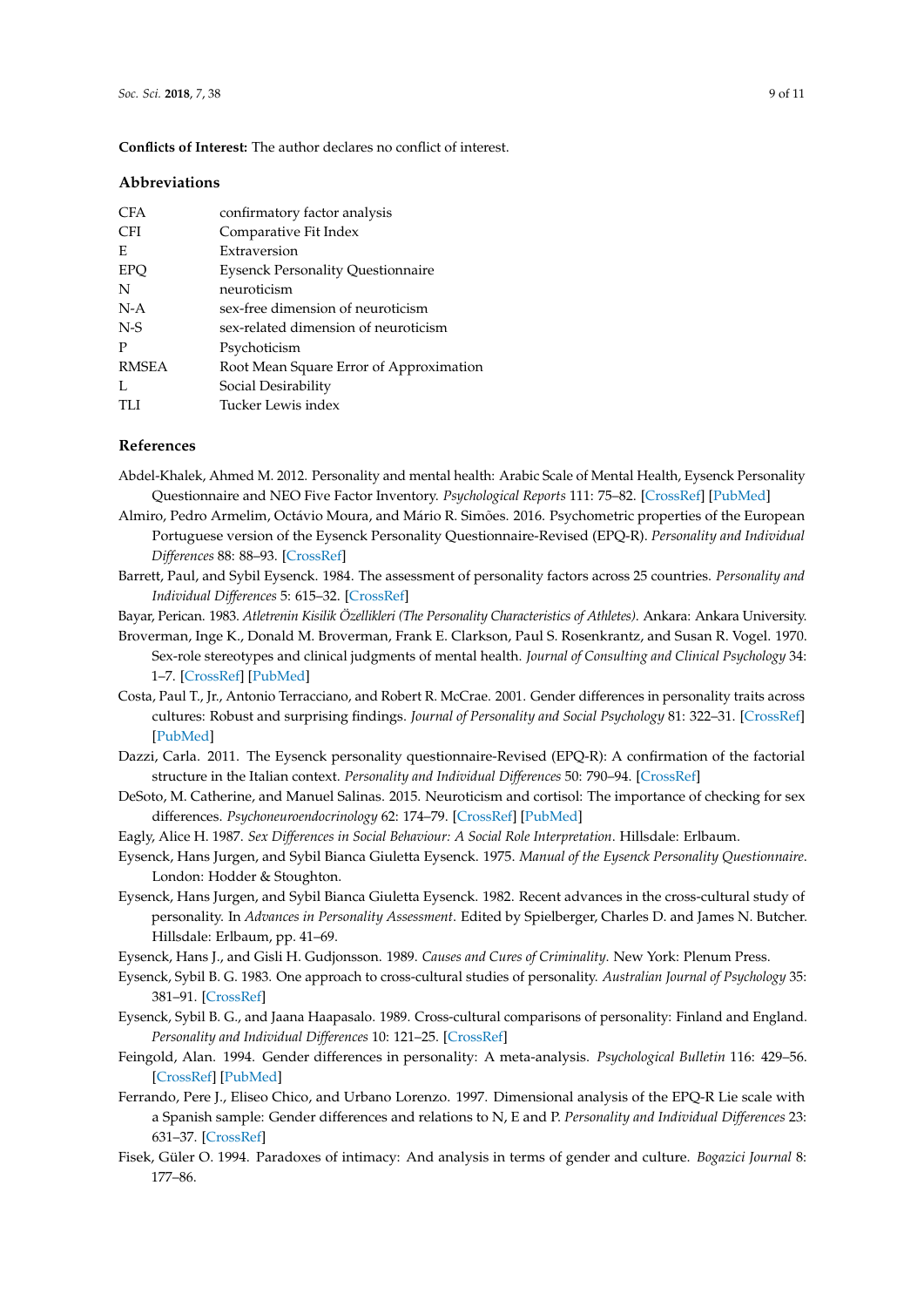- <span id="page-9-4"></span>Francis, Leslie J. 1993. The dual nature of the Eysenckian neuroticism scales: A question of sex differences? *Personality and Individual Differences* 15: 43–59. [\[CrossRef\]](http://dx.doi.org/10.1016/0191-8869(93)90040-A)
- <span id="page-9-7"></span>Goh, David S., Daniel W. King, and Lynda A. King. 1982. Psychometric evaluation of the Eysenck Personality Questionnaire. *Educational and Psychological Measurement* 42: 297–309. [\[CrossRef\]](http://dx.doi.org/10.1177/0013164482421036)
- <span id="page-9-16"></span>Göregenli, Melek. 1997. Individualist-collectivist tendencies in a Turkish sample. *Journal of Cross-Cultural Psychology* 28: 787–94. [\[CrossRef\]](http://dx.doi.org/10.1177/0022022197286009)
- <span id="page-9-17"></span>Hofstede, Geert. 2010. Culture's Consequences: Comparing Values, Behaviors, Institutions and Organizations across Nations, 2nd ed.Thousand Oaks: Sage Publications.
- <span id="page-9-10"></span>Jorm, Anthony. F. 1987. Sex differences in neuroticism: A quantitative synthesis of published research. *Australian and New Zealand Journal of Psychiatry* 21: 501–6. [\[CrossRef\]](http://dx.doi.org/10.3109/00048678709158917) [\[PubMed\]](http://www.ncbi.nlm.nih.gov/pubmed/3329513)
- <span id="page-9-1"></span>Karanci, A. Nuray, Gülay Dirik, and Orcun Yorulmaz. 2007. Reliability and validity studies of Turkish translation of Eysenck Personality Questionnaire Revised-Abbreviated. *Turk Psikiyatri Dergisi* 18: 1–8.
- <span id="page-9-3"></span>Kokkinos, Constantinos M., Georgia Panayiotou, Kyriakos Charalambous, Nafsika Antoniadou, and Aggeliki Davazoglou. 2010. Greek EPQ-J: Further support for a three-factor model of personality in children and adolescents. *Journal of Psychoeducational Assessment* 28: 259–69. [\[CrossRef\]](http://dx.doi.org/10.1177/0734282909351023)
- <span id="page-9-5"></span>Lajunen, Timo, and Hanna R. Scherler. 1999. Is the EPQ Lie Scale bidimensional? Validation study of the structure of the EPQ Lie Scale among Finnish and Turkish university students. *Personality and Individual Differences* 26: 657–64. [\[CrossRef\]](http://dx.doi.org/10.1016/S0191-8869(98)00163-9)
- <span id="page-9-2"></span>Lei, Hui, Xiao-yang Dai, and Xiong-zhao Zhu. 2012. Reliability and validity of the Computerized Adaptive Test of Eysenck Personality Questionnaire (Adult) (EPQ-A-CAT). *Chinese Journal of Clinical Psychology* 20: 325–27.
- <span id="page-9-8"></span>Loo, Robert. 1979. A Psychometric Investigation of the Eysenck Personality Questionnaire. *Journal of Personality Assessment* 43: 54–58. [\[CrossRef\]](http://dx.doi.org/10.1207/s15327752jpa4301_7) [\[PubMed\]](http://www.ncbi.nlm.nih.gov/pubmed/430332)
- <span id="page-9-9"></span>Loo, Robert. 1995. Validation of the EPQ Neuroticism subscales using a Japanese sample. *Social Behaviour and Personality* 23: 131–36. [\[CrossRef\]](http://dx.doi.org/10.2224/sbp.1995.23.2.131)
- <span id="page-9-15"></span>Lynn, Richard, and S. L. Hampson. 1977. Fluctuations in national levels of neuroticism and extraversion, 1935–1970. *British Journal of Social and Clinical Psychology* 16: 131–37. [\[CrossRef\]](http://dx.doi.org/10.1111/j.2044-8260.1977.tb00208.x) [\[PubMed\]](http://www.ncbi.nlm.nih.gov/pubmed/884428)
- <span id="page-9-0"></span>Lynn, Richard, and Terence Martin. 1995. National differences for thirty-seven nations in extraversion, neuroticism, psychoticism and economic, demographic and other correlates. *Personality and Individual Differences* 19: 403–406. [\[CrossRef\]](http://dx.doi.org/10.1016/0191-8869(95)00054-A)
- <span id="page-9-11"></span>Lynn, Richard, and Terence Martin. 1997. Gender Differences in Extraversion, Neuroticism and Psychoticism in 37 Nations. *Journal of Social Psychology* 137: 369–73. [\[CrossRef\]](http://dx.doi.org/10.1080/00224549709595447) [\[PubMed\]](http://www.ncbi.nlm.nih.gov/pubmed/9200973)
- <span id="page-9-18"></span>Mor, Nilly, Richard E. Zinbarg, Michelle G. Craske, Susan Mineka, Amanda Uliaszek, Raphael Rose, James W. Griffith, and Allison M. Waters. 2008. Evaluating the invariance of the factor structure of the EPQ-R-N among adolescents. *Journal of Personality Assessment* 90: 66–75. [\[CrossRef\]](http://dx.doi.org/10.1080/00223890701693777) [\[PubMed\]](http://www.ncbi.nlm.nih.gov/pubmed/18444097)
- <span id="page-9-12"></span>Munafò, M. R., T. G. Clark, and J. Flint. 2004. Are there sex differences in the association between the 5HTT gene and neuroticism? A meta-analysis. *Personality and Individual Differences* 37: 621–26. [\[CrossRef\]](http://dx.doi.org/10.1016/j.paid.2003.09.031)
- <span id="page-9-13"></span>Ormel, Johan, A. Bastiaansen, Harriëtte Riese, Elisabeth H. Bos, Michelle Servaas, Mark Ellenbogen, Judith G. M. Rosmalen, and André Aleman. 2013. The biological and psychological basis of neuroticism: Current status and future directions. *Neuroscience and Biobehavioral Reviews* 37: 59–72. [\[CrossRef\]](http://dx.doi.org/10.1016/j.neubiorev.2012.09.004) [\[PubMed\]](http://www.ncbi.nlm.nih.gov/pubmed/23068306)
- <span id="page-9-6"></span>Roger, Derek, and Jenny Morris. 1991. The internal structure of the EPQ scales. *Personality and Individual Differences* 12: 759–64. [\[CrossRef\]](http://dx.doi.org/10.1016/0191-8869(91)90232-Z)
- <span id="page-9-14"></span>Schmitt, David P., Anu Realo, Martin Voracek, and Jüri Allik. 2008. Why can't a man be more like a woman? Sex differences in Big Five personality traits across 55 cultures. *Journal of Personality and Social Psychology* 94: 168–82. [\[CrossRef\]](http://dx.doi.org/10.1037/0022-3514.94.1.168) [\[PubMed\]](http://www.ncbi.nlm.nih.gov/pubmed/18179326)